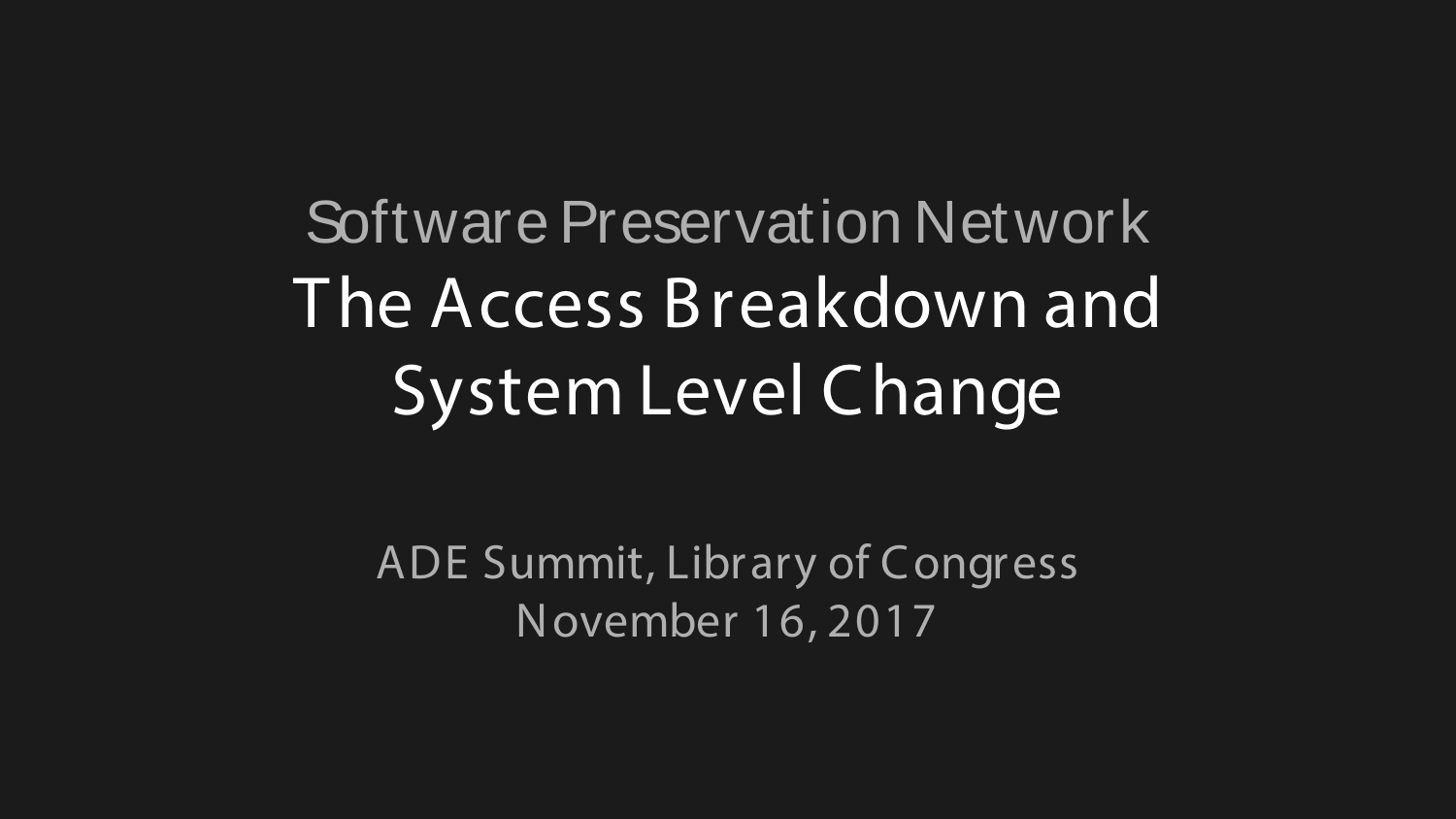#### PART I: Software is Infrastructure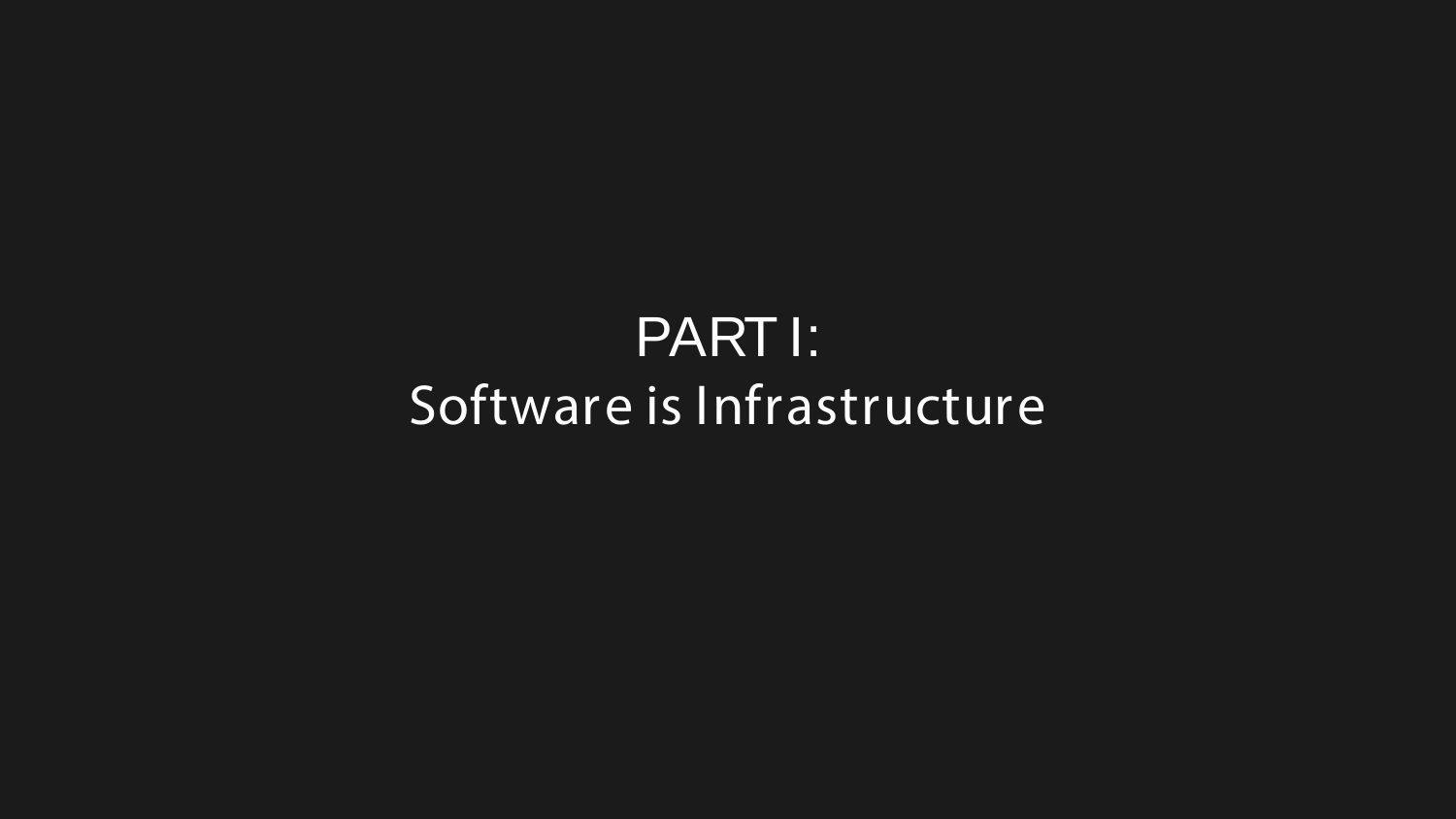

## Software is EMBEDDED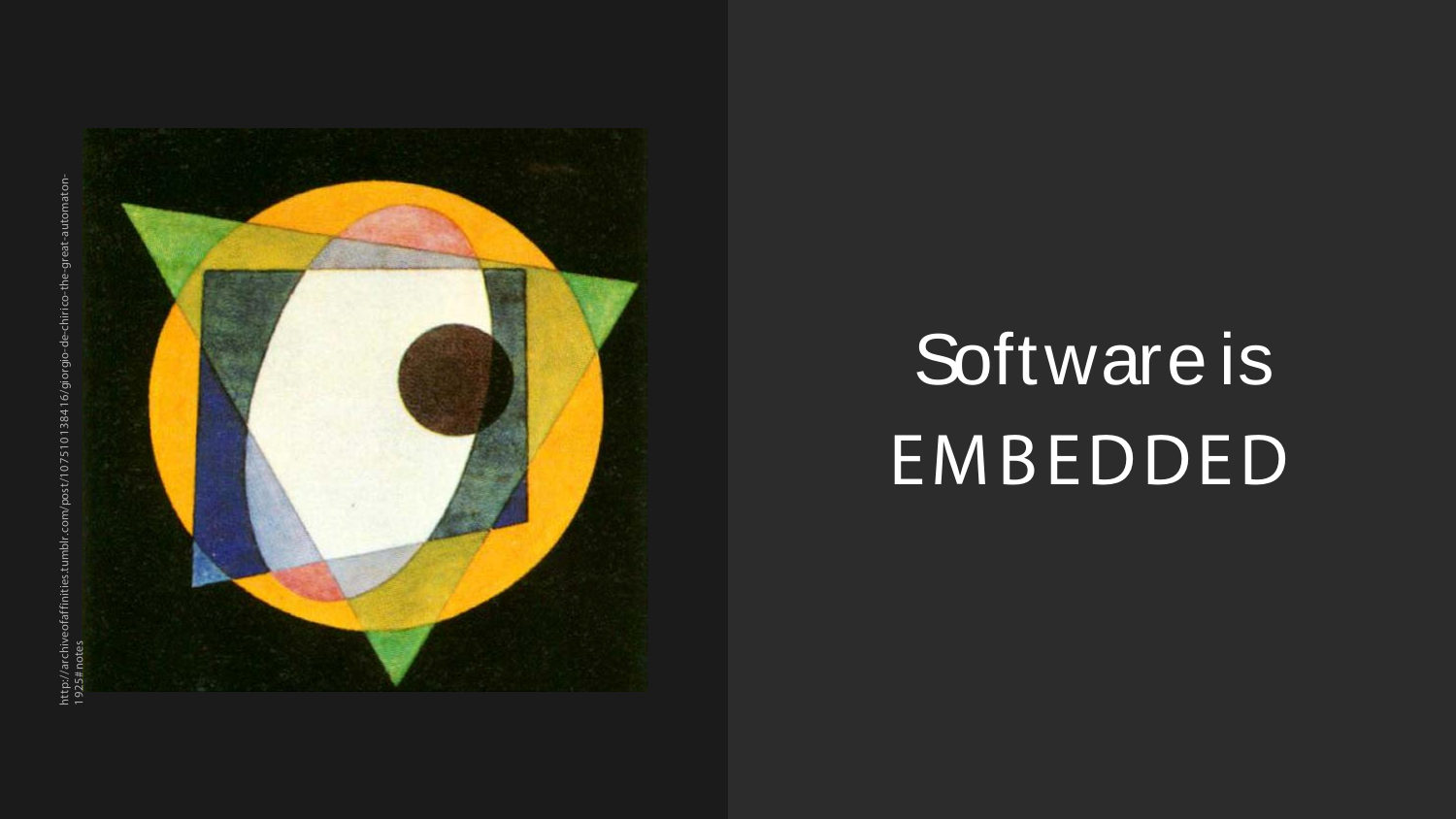

## Software is TRANSPARENT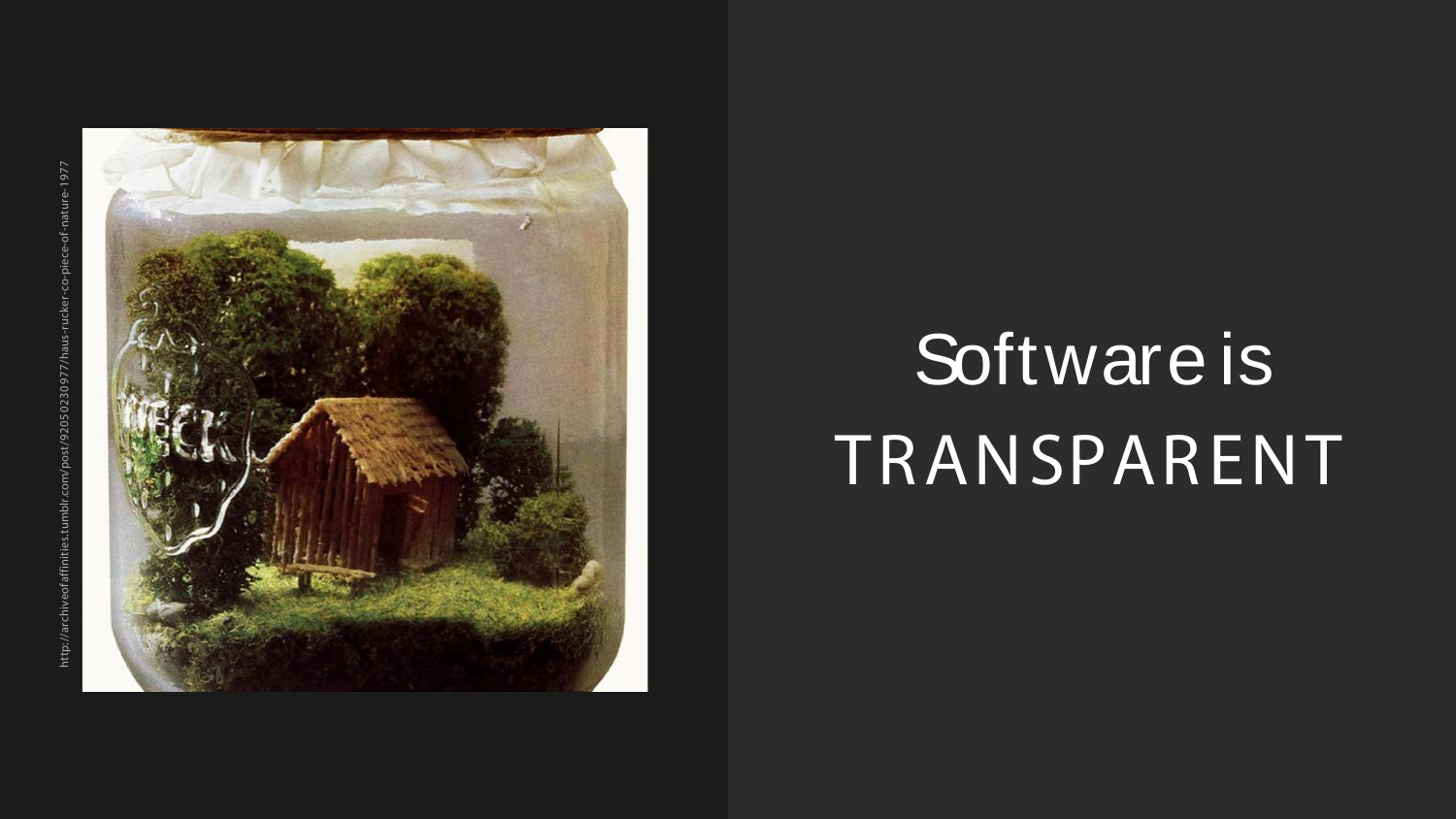

## Software has REACH AND SCOPE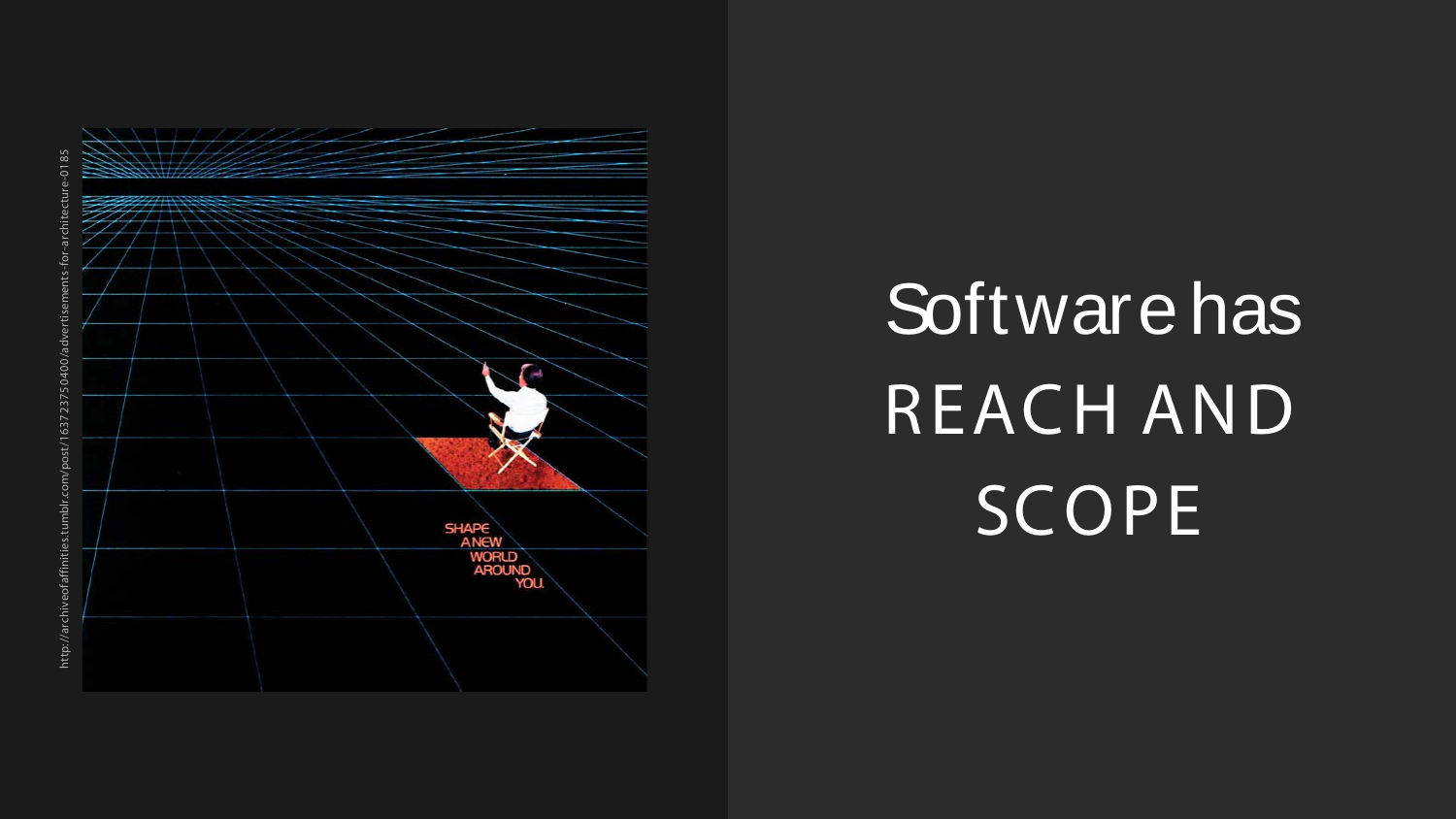

# Software is LEARNED AS PART OF A MEMBERSHIP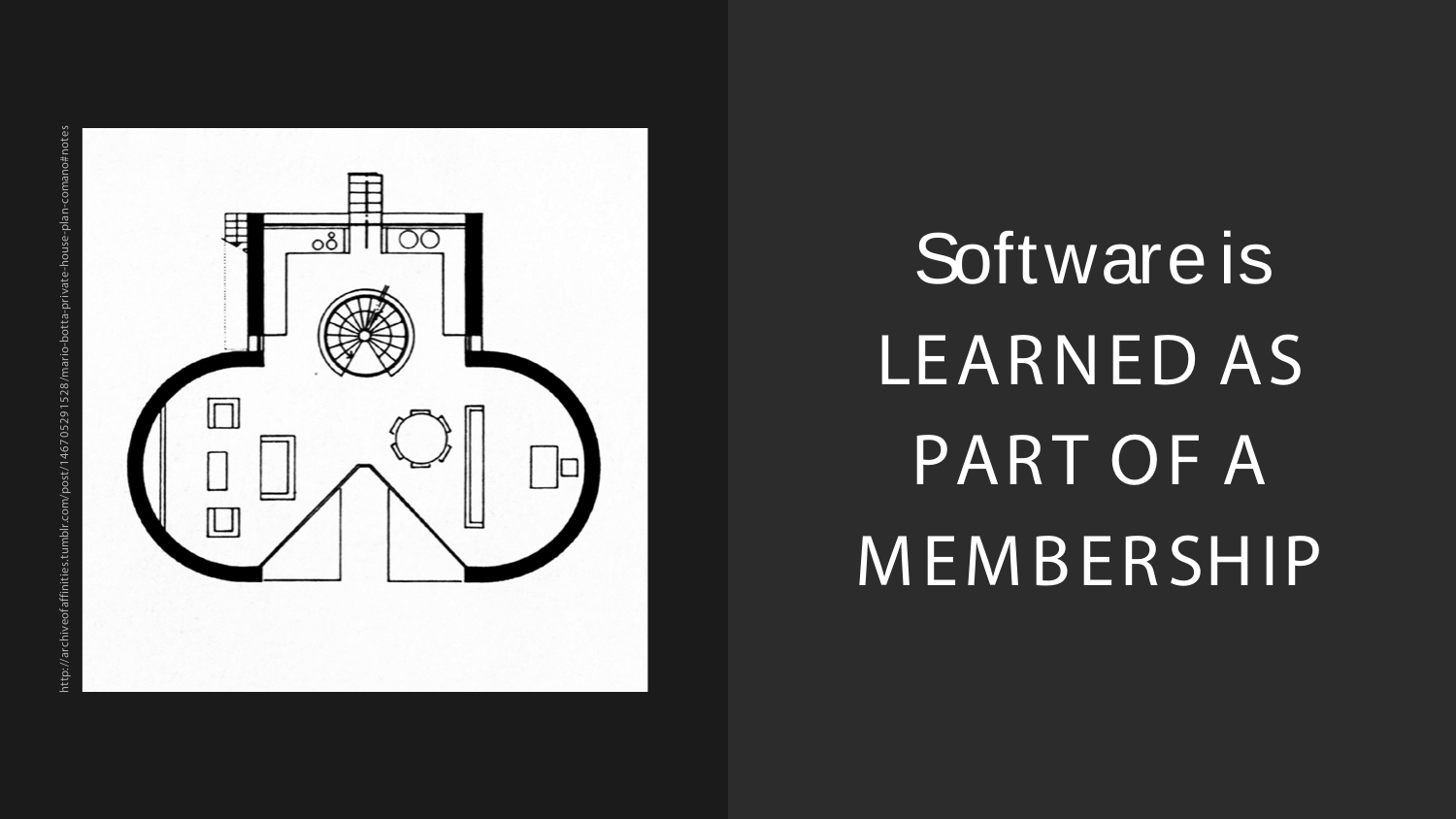

# **Software** EMBODIES STANDARDS

http://archiveofaffinities.tumblr.com/post/20598063156/roy-lichtenstein-pyramids-iii-1969#notest/20598063156/roy-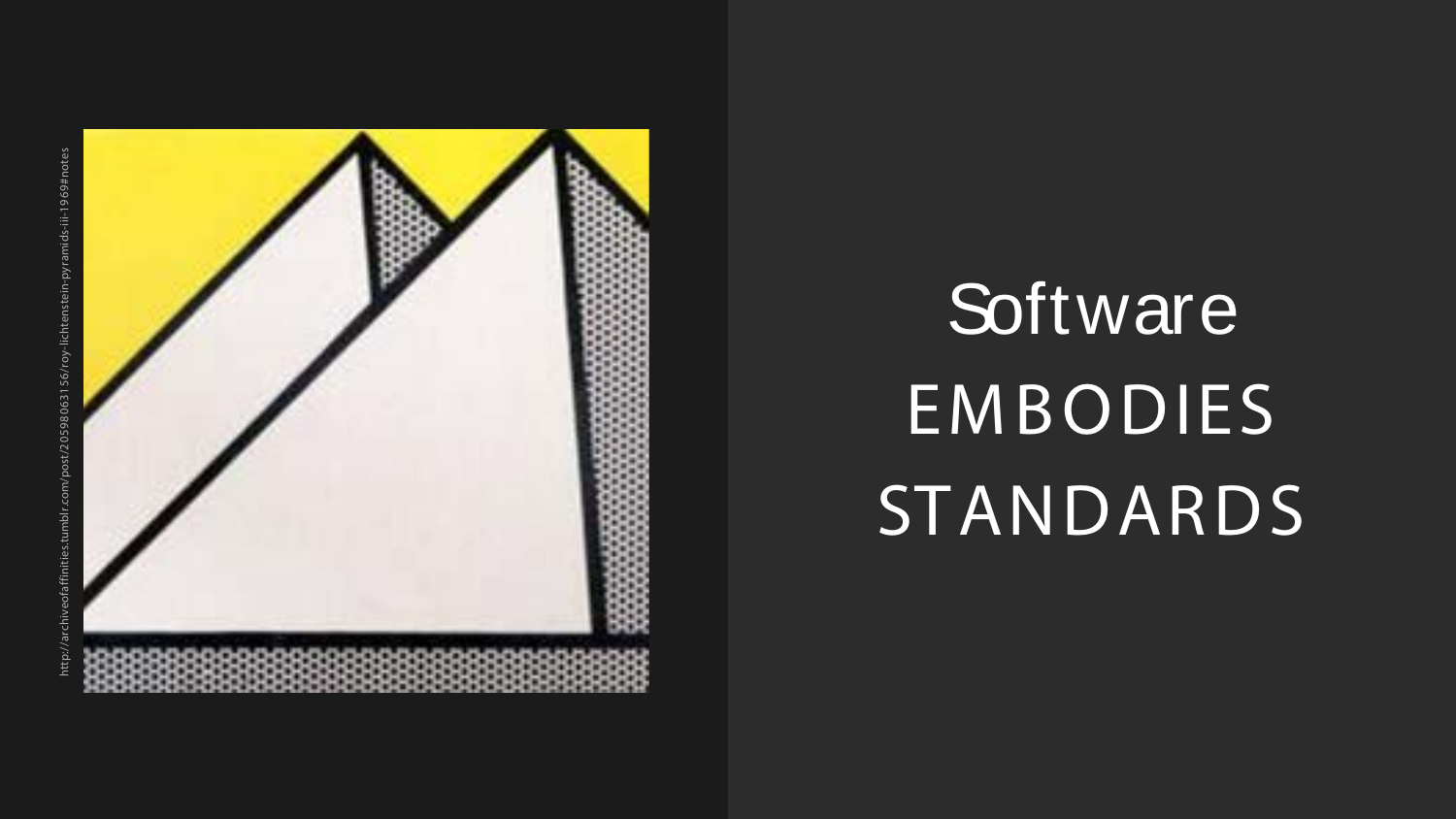

### Software is

### BUILT ON AN INSTALLED BASE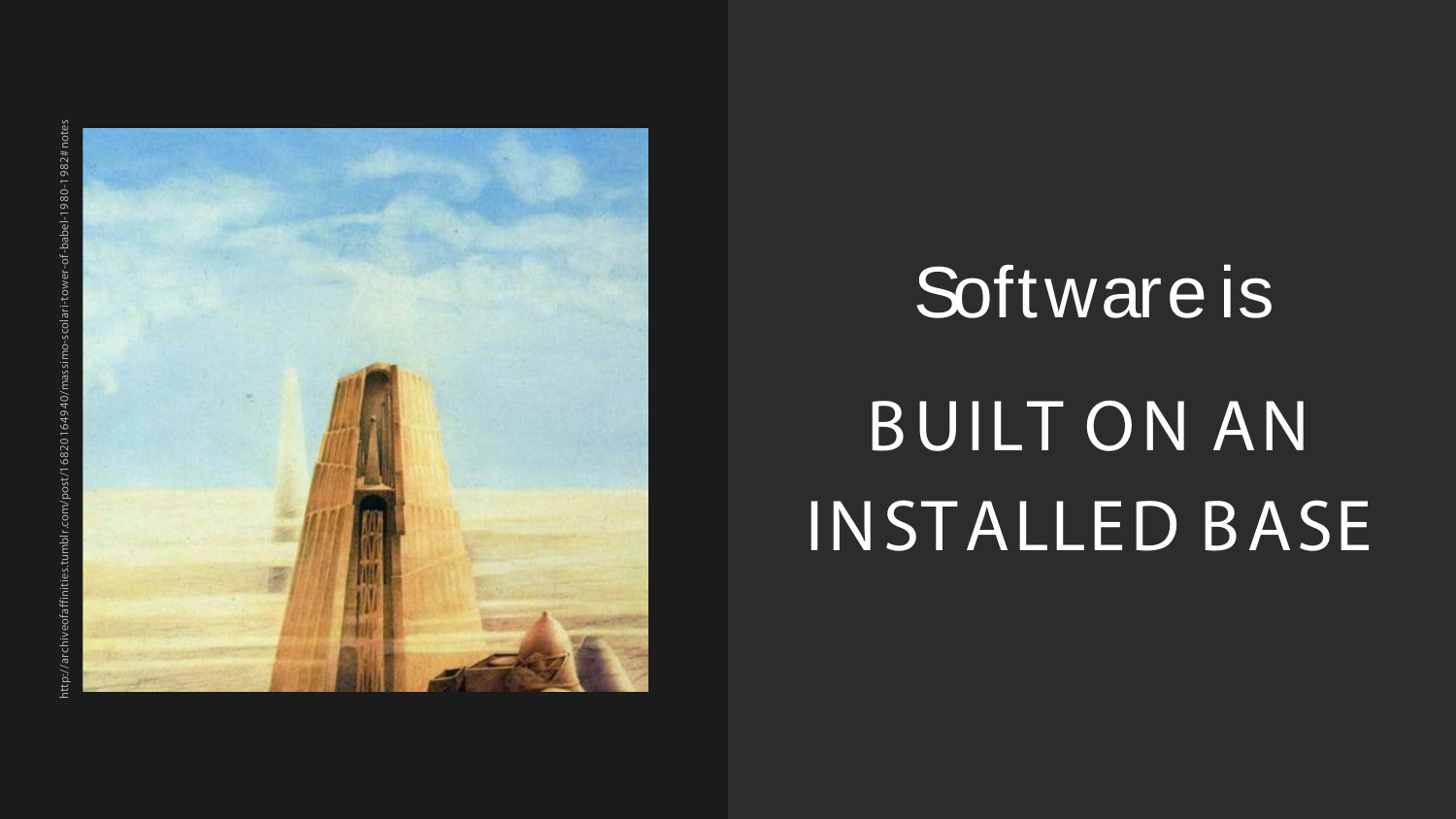

# Software is FIXED IN MODULAR INCREMENTS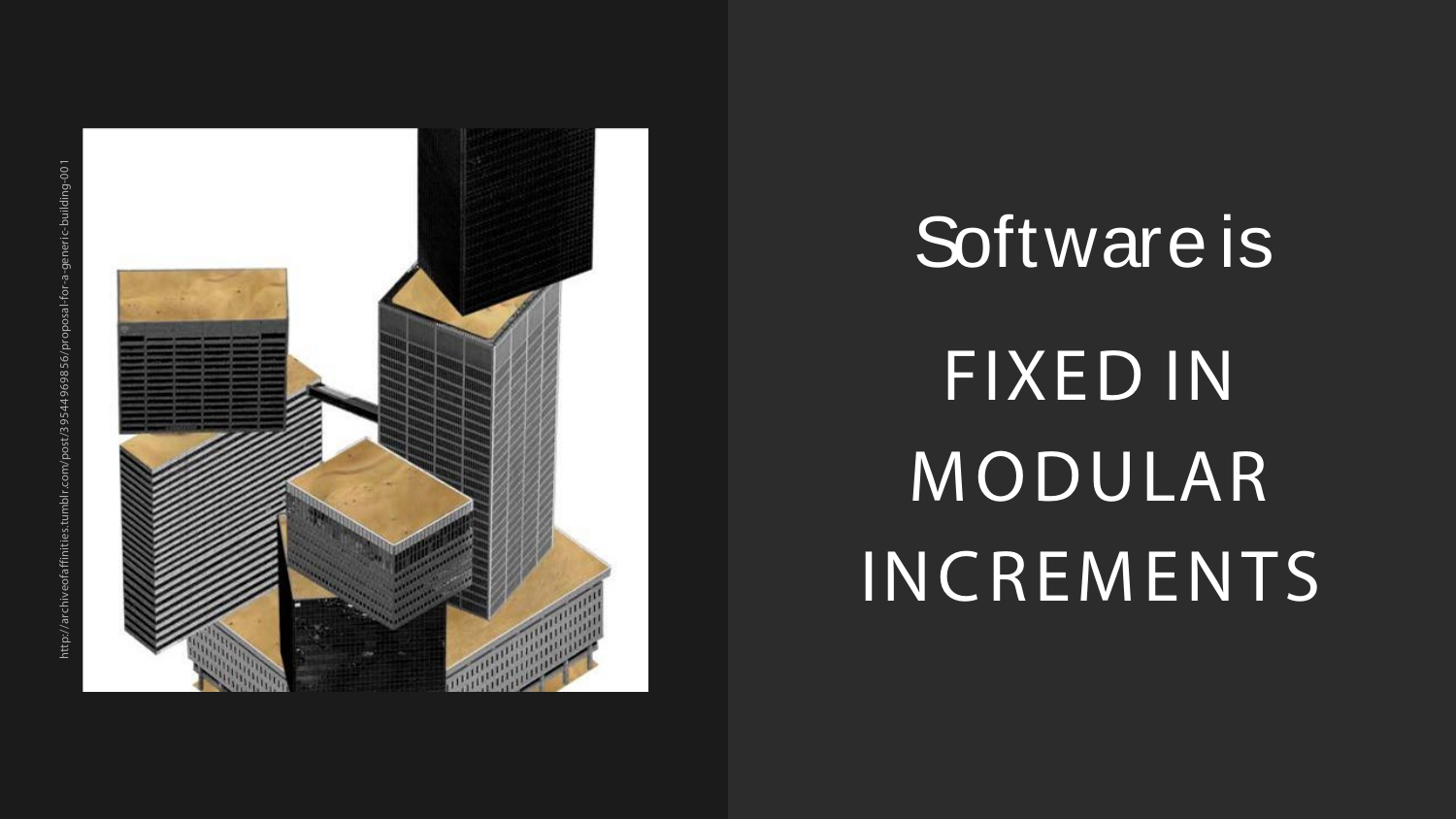

# Software is VISIBLE ON BREAKDOWN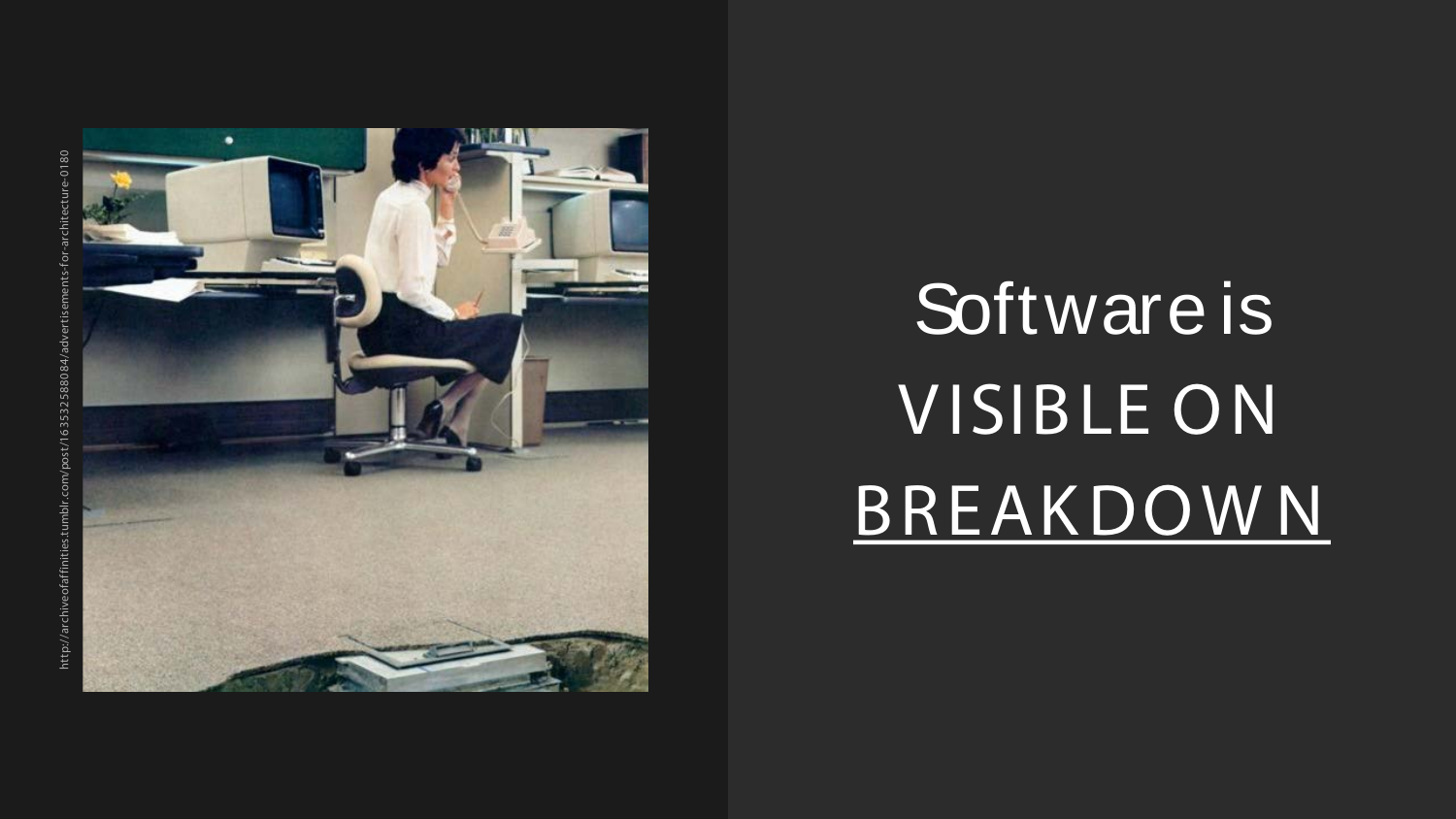#### PART II: The Access Breakdown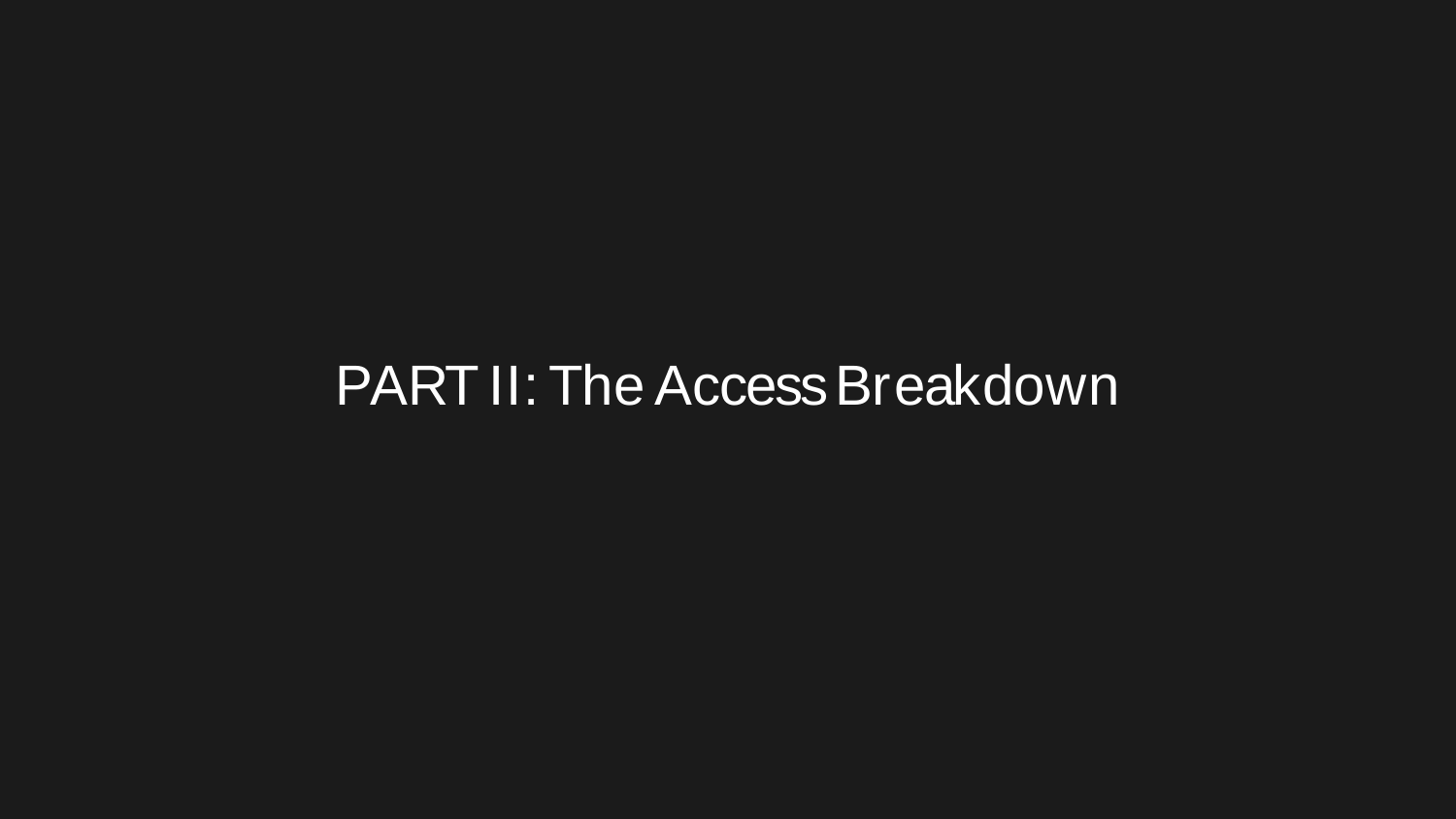

Our cultural record is increasingly made up of complex digital objects.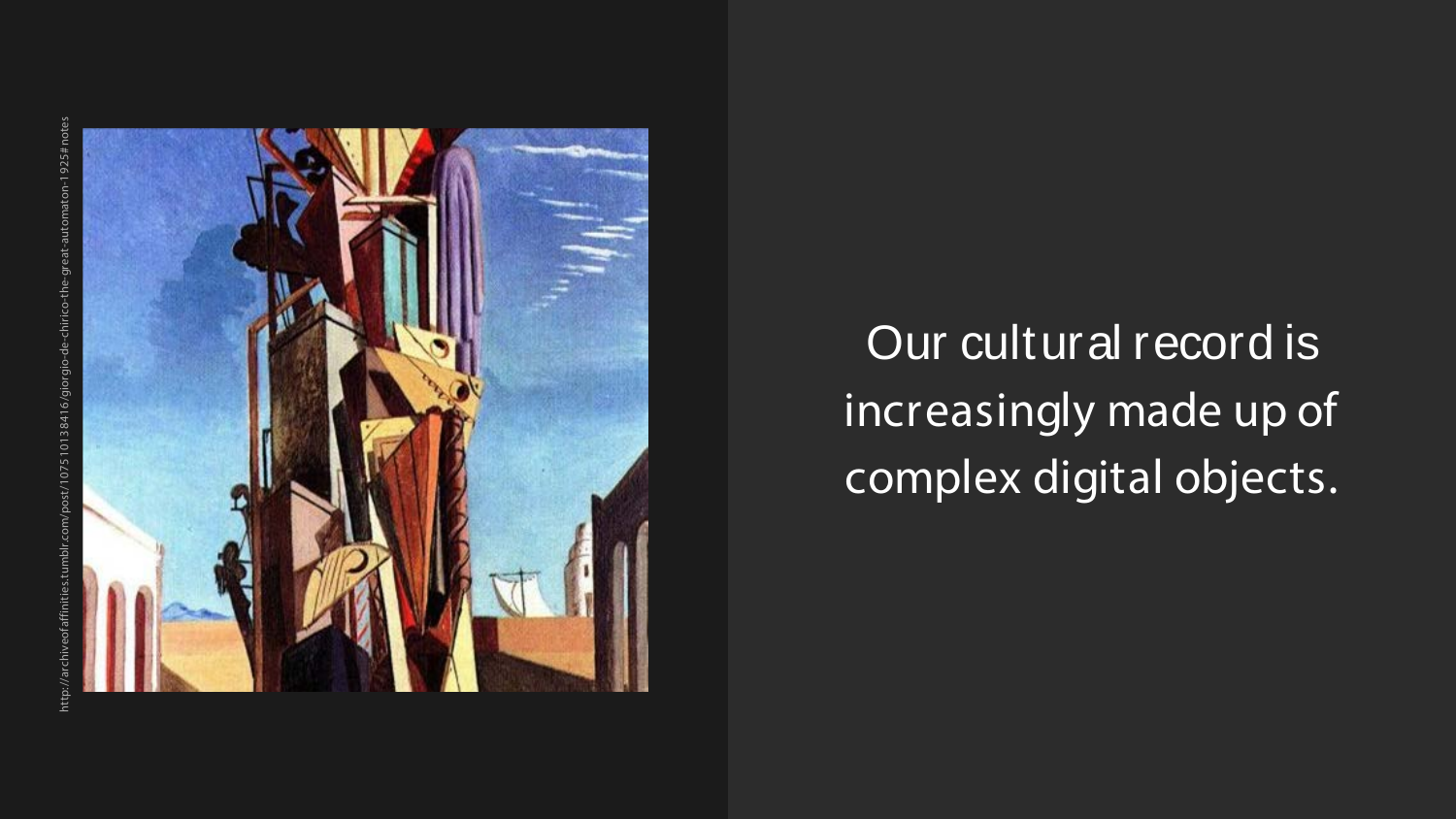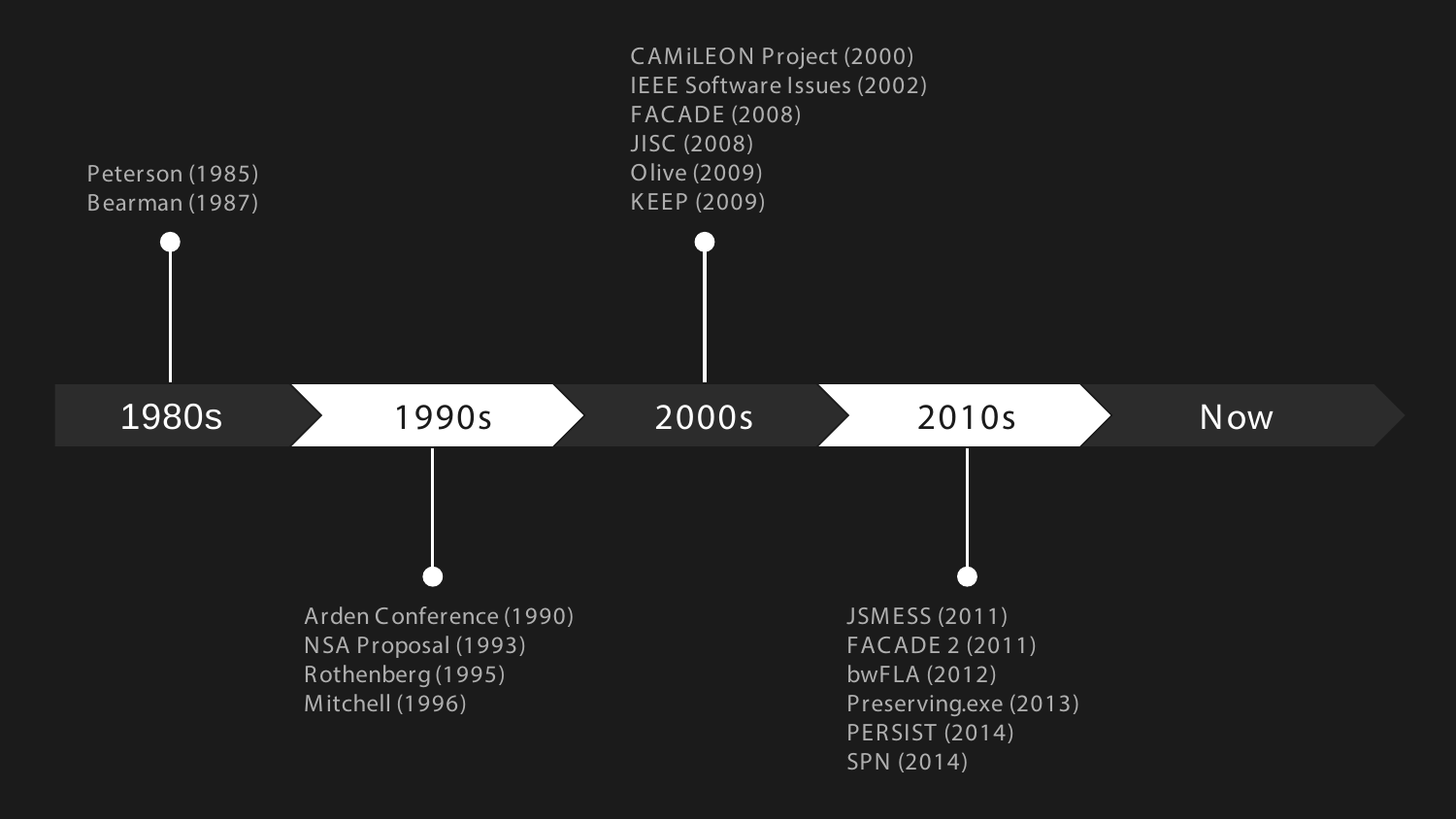The Access Breakdown necessitates system level change that acknowledges that software is infrastructure.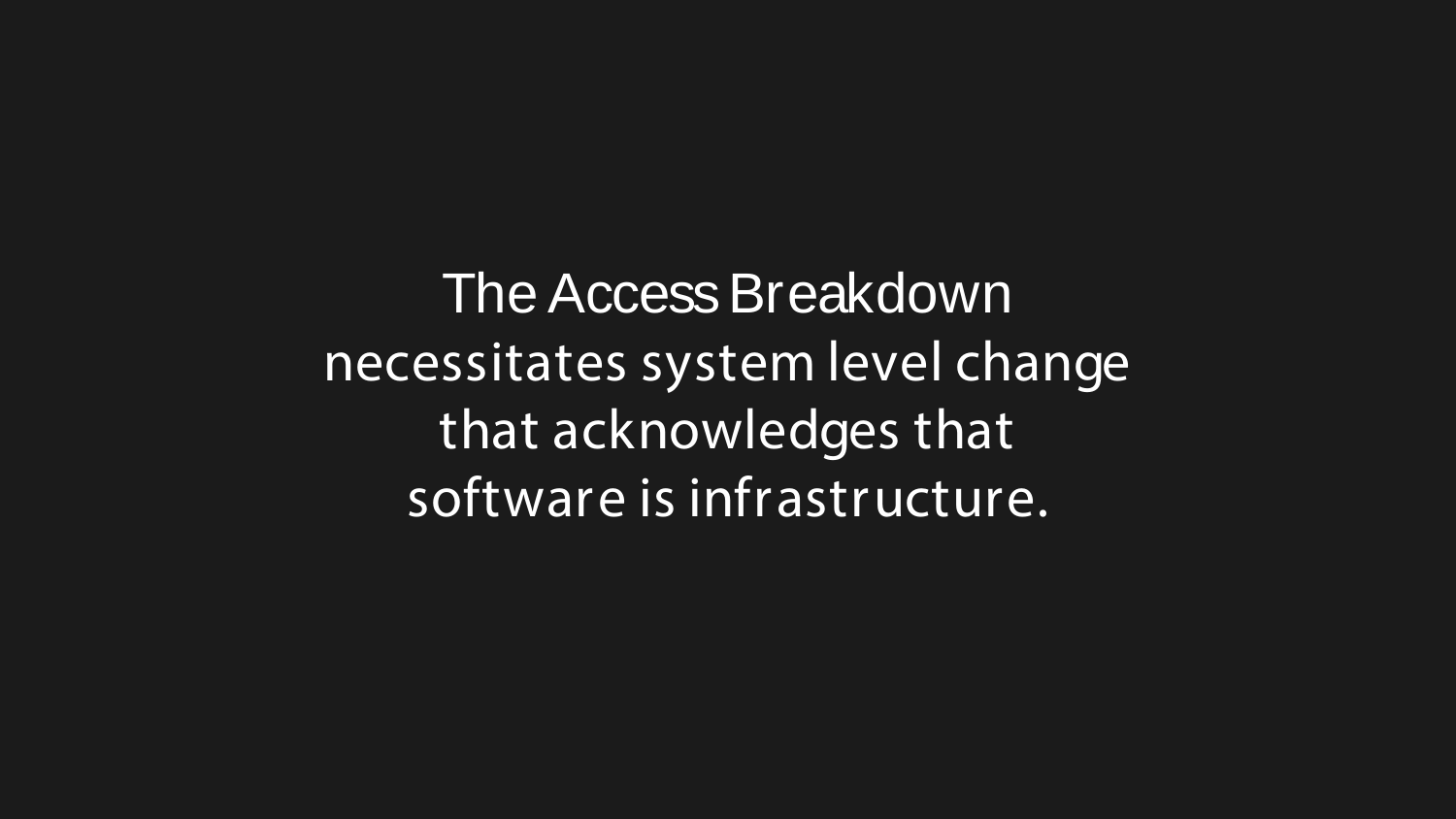#### PART III: System Level Change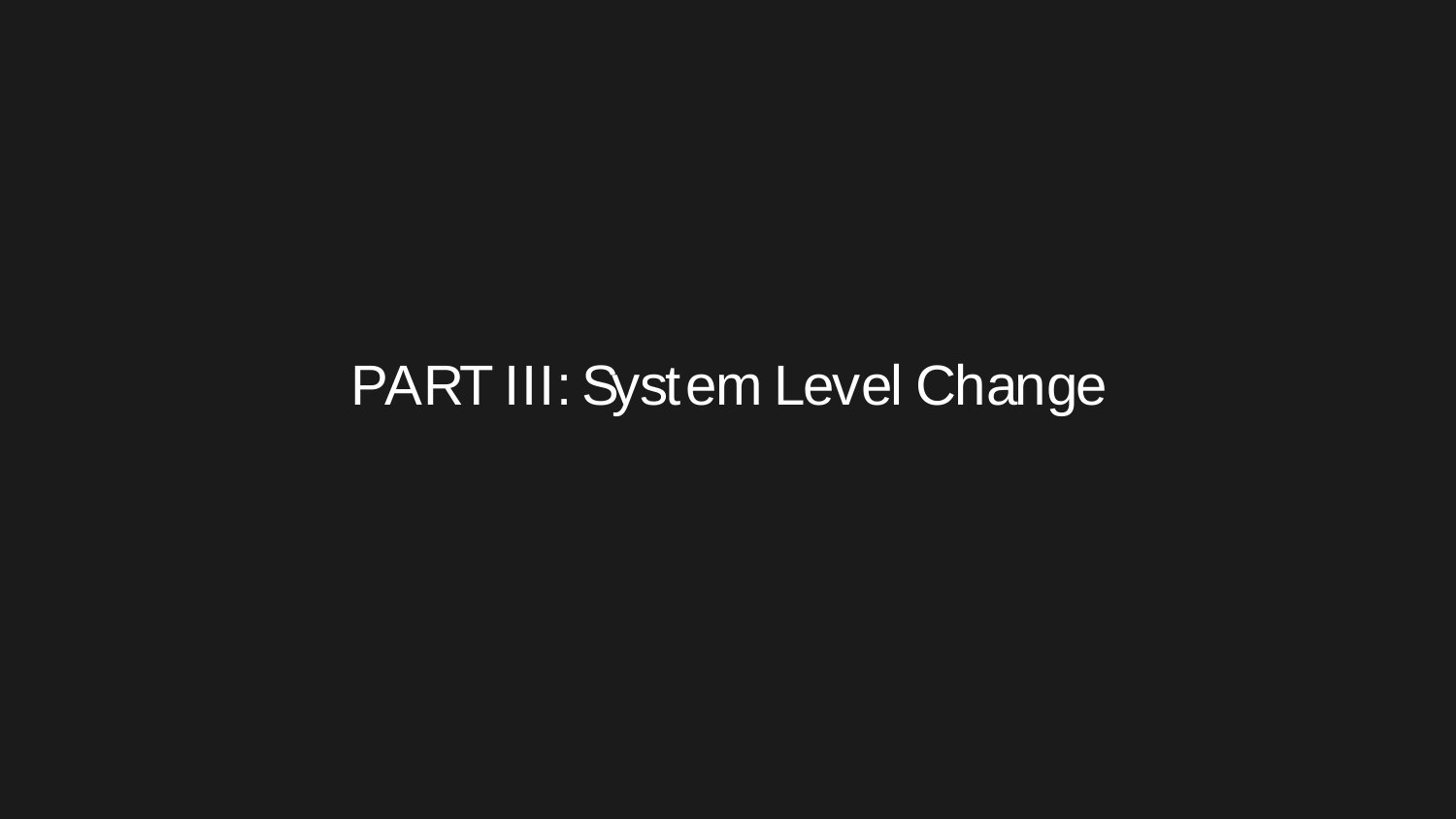

System level change means working outside the conventions of your community of practice.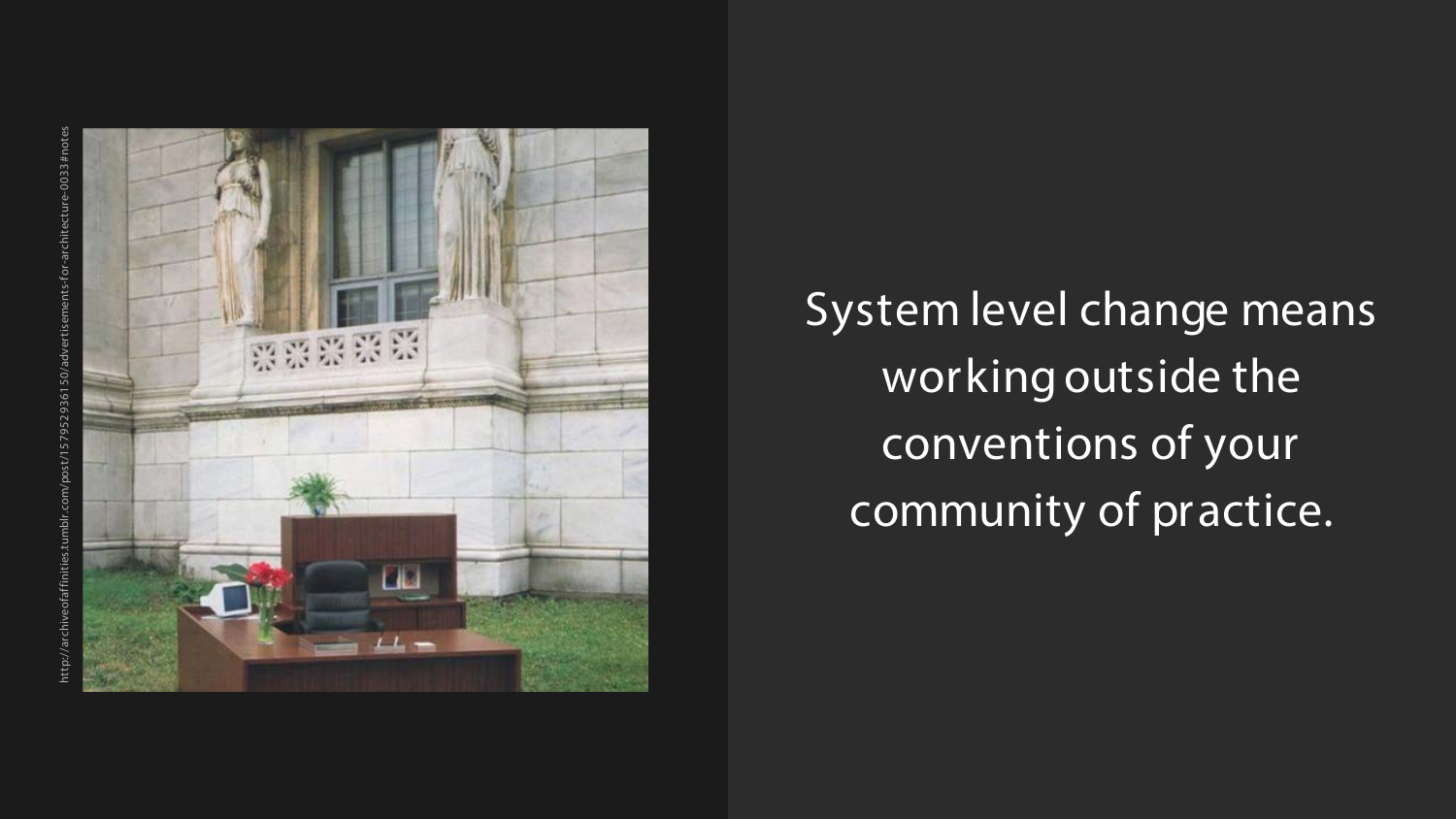Collective Impact is a model for understanding system level change.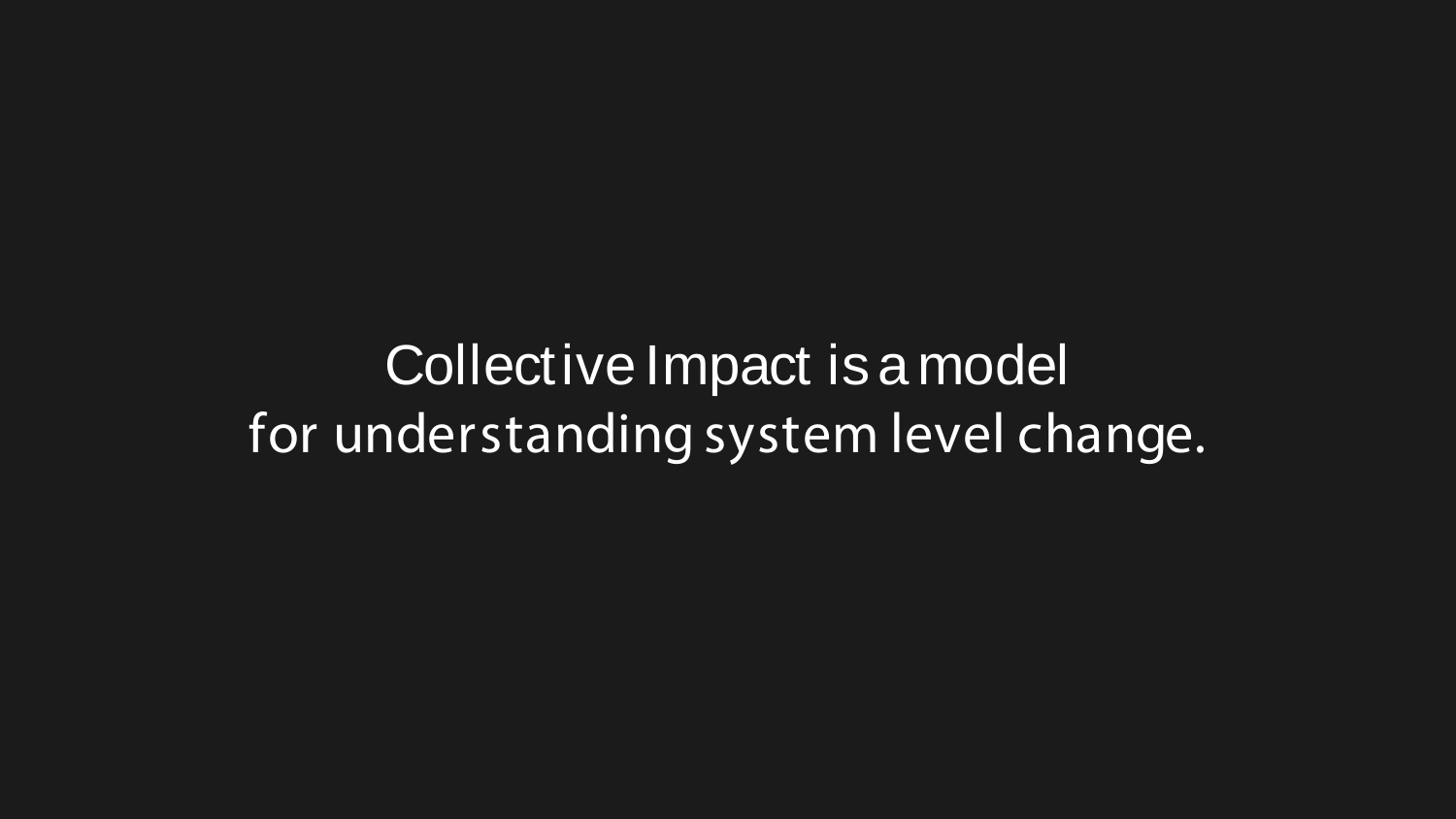#### Collective Impact:

A common agenda Shared measurement/data Mutually reinforcing activities Constant communication Lightweight backbone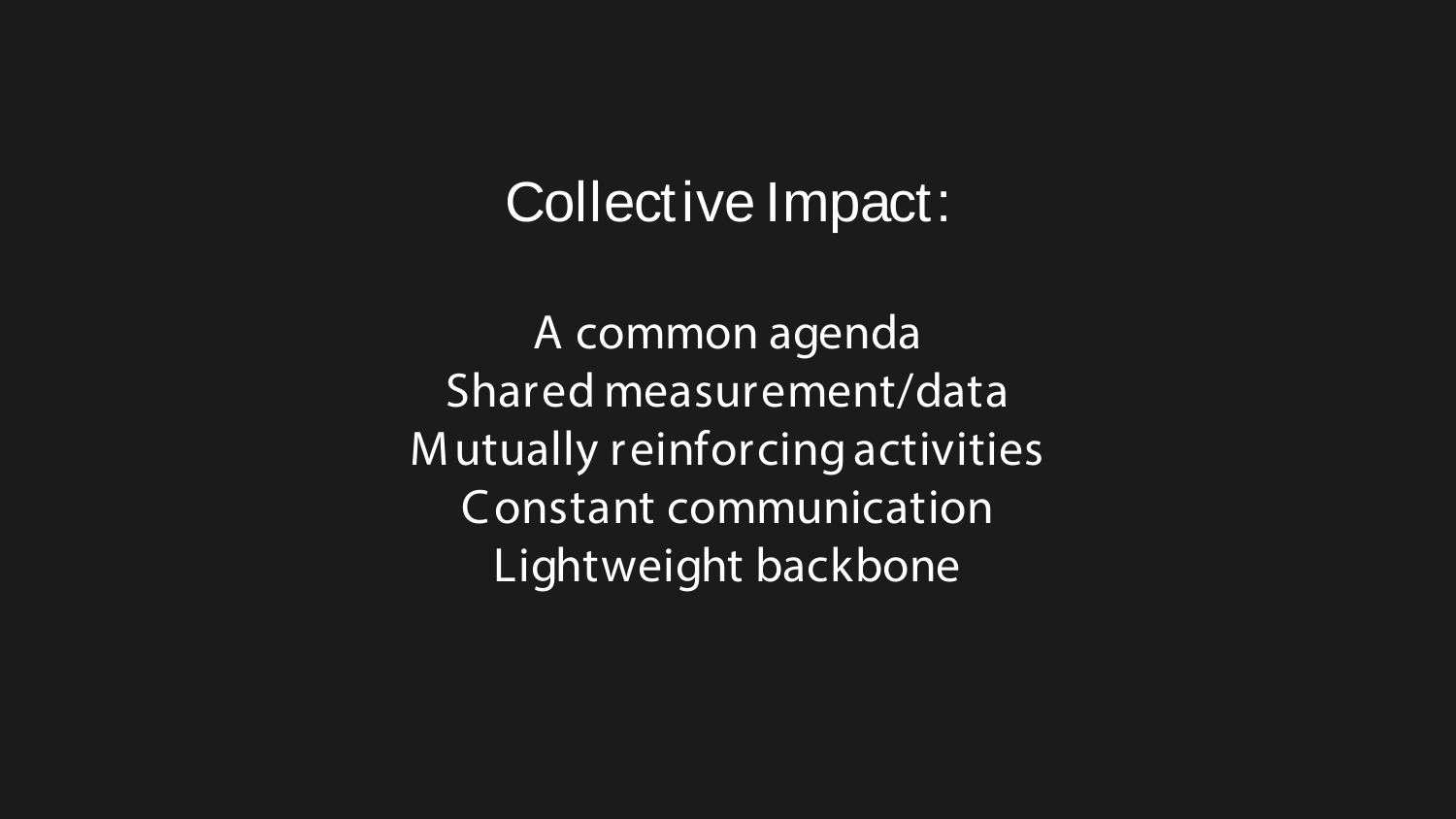The Software Preservation Network is a backbone organization that supports a C ollective Impact approach to software preservation.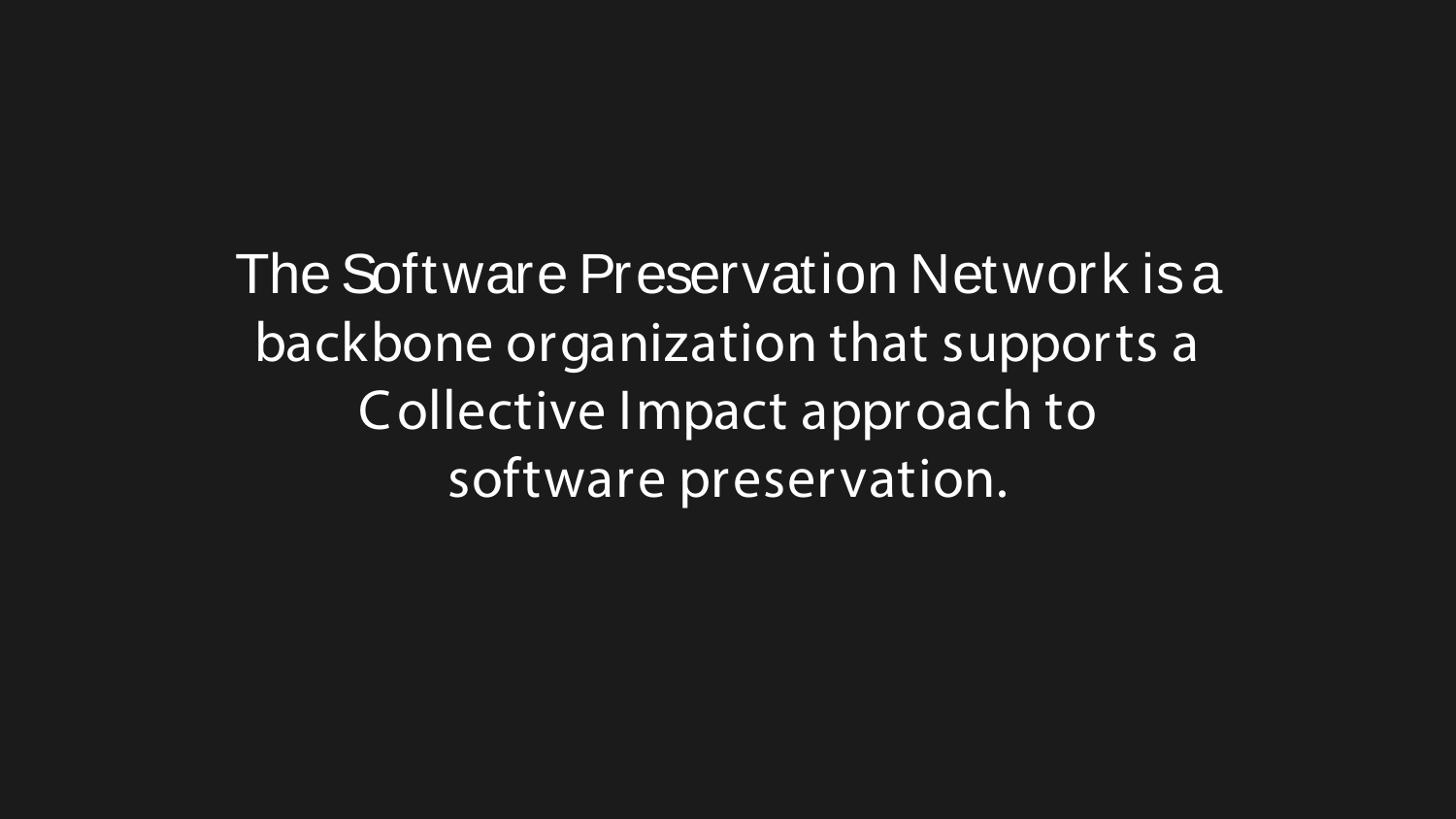community engagement infrastructure support knowledge generation

**Software** Preservation Network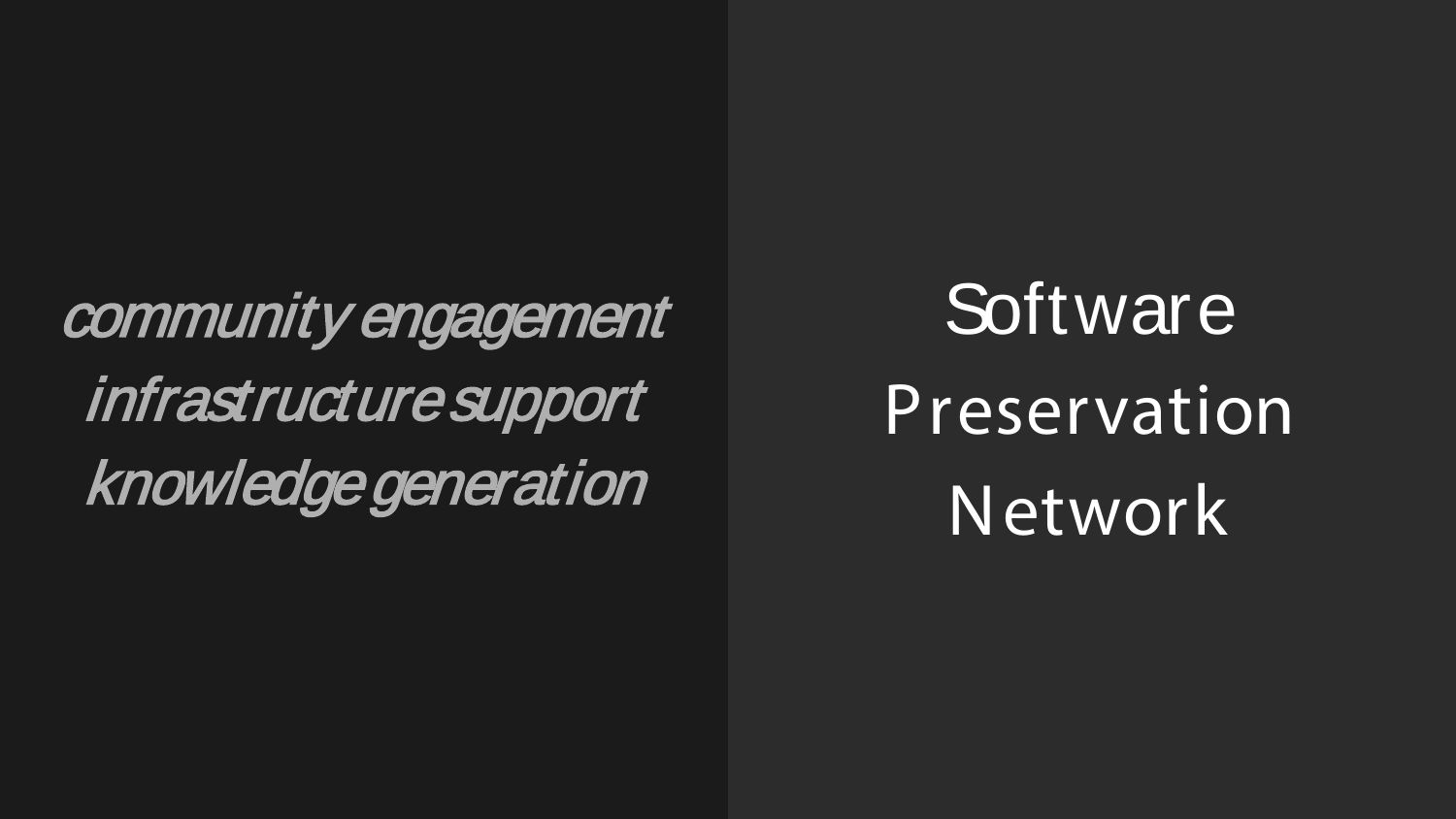consultation mapping toolkit

Research W orking Group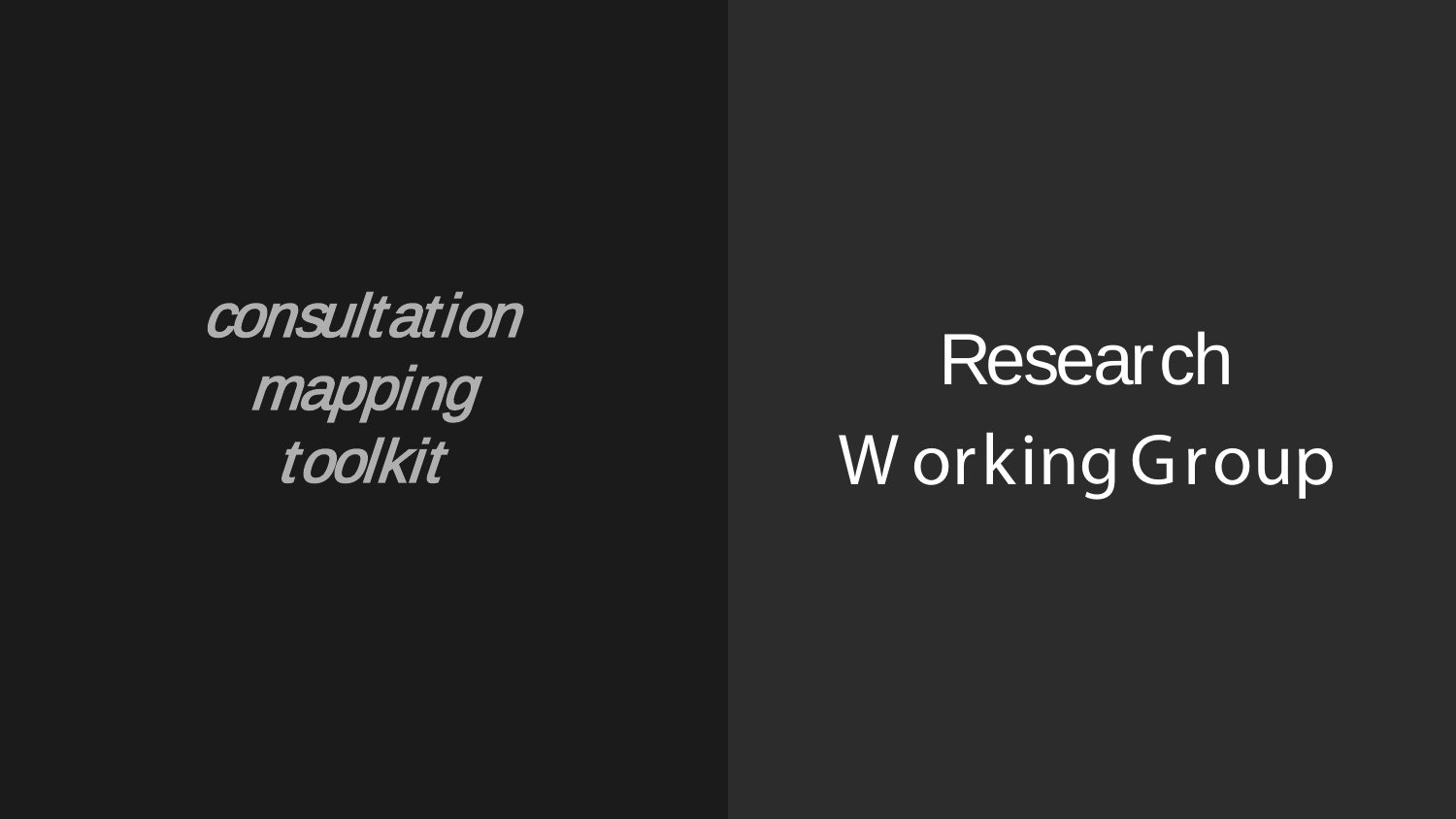webinars podcasts **curriculum** roundtables

Training & Education W orking Group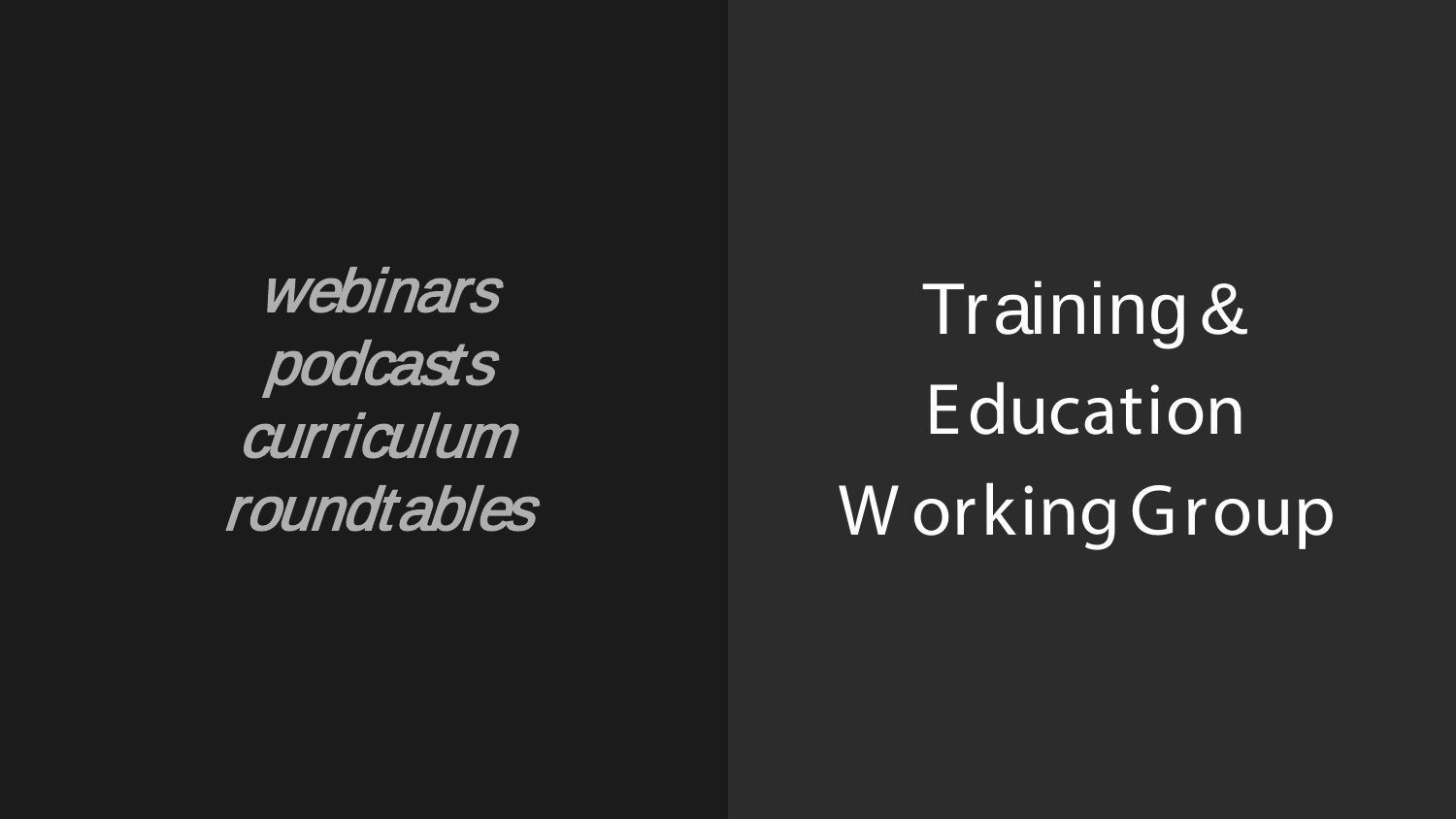frameworks standards ontologies vocabularies

Metadata & **Standards** W orking Group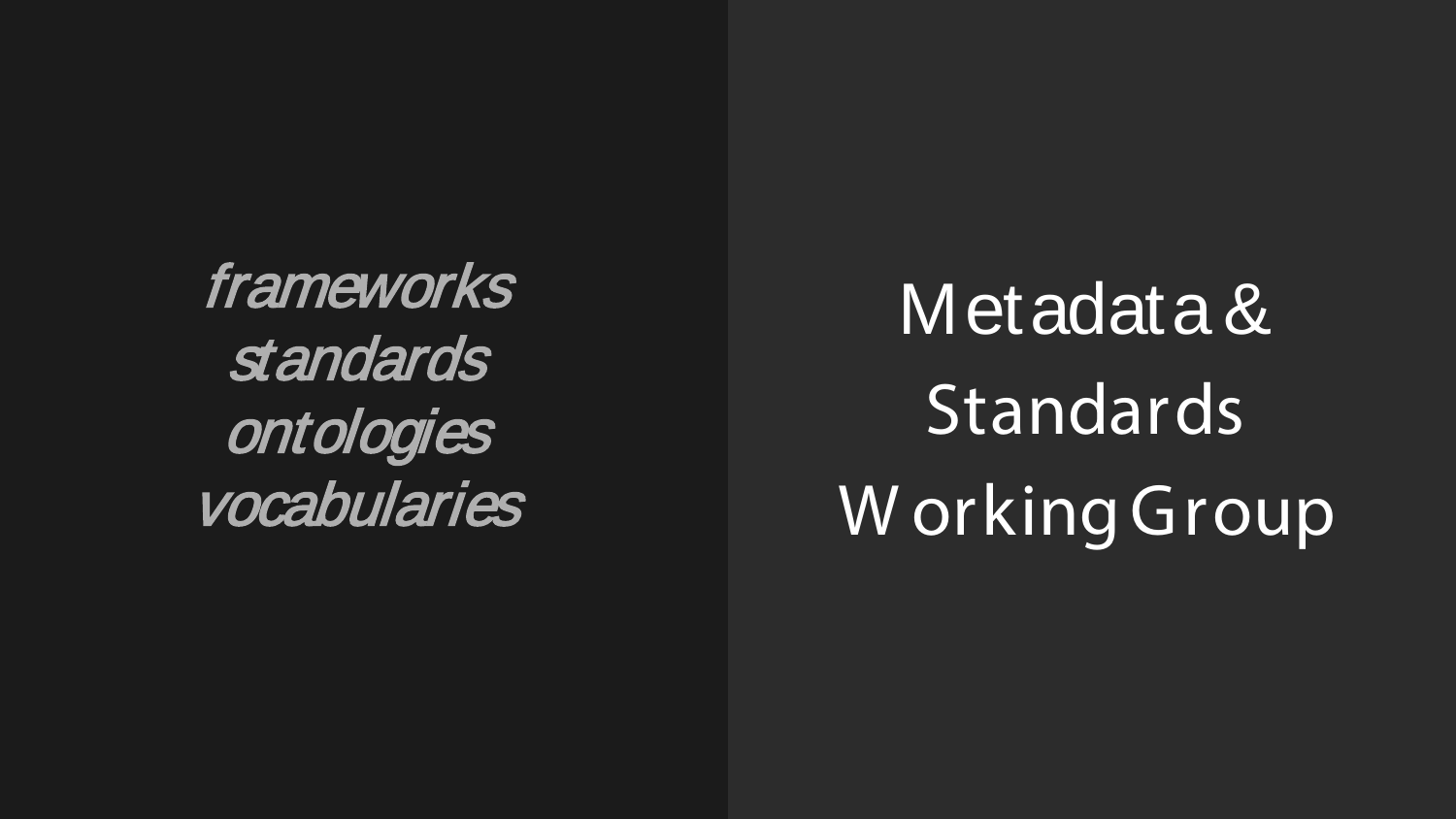case law research copyright advocacy educational resources

Legal & Policy W orking Group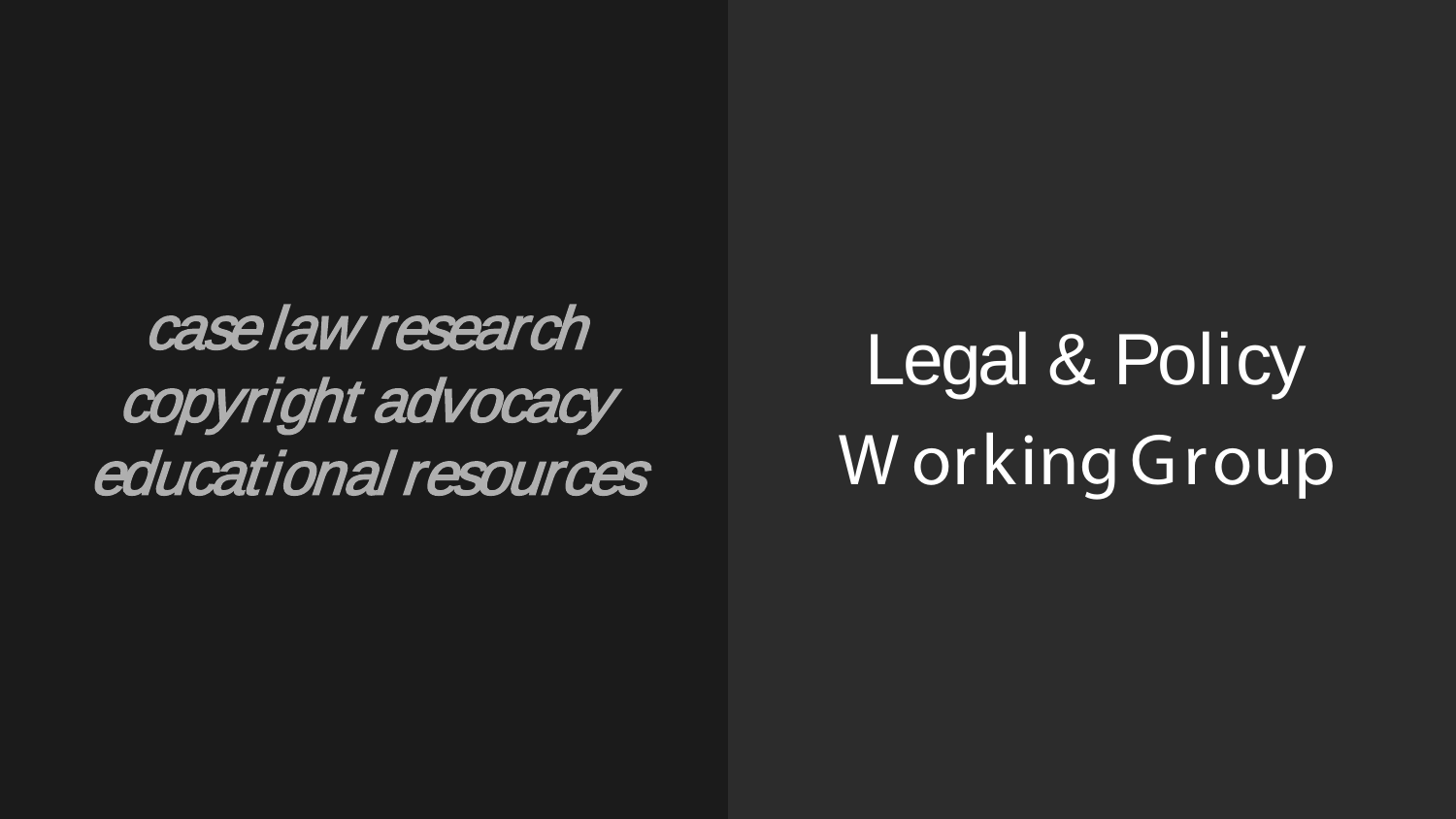specification roadmapping documentation interoperation testing

**Technological** W orking Group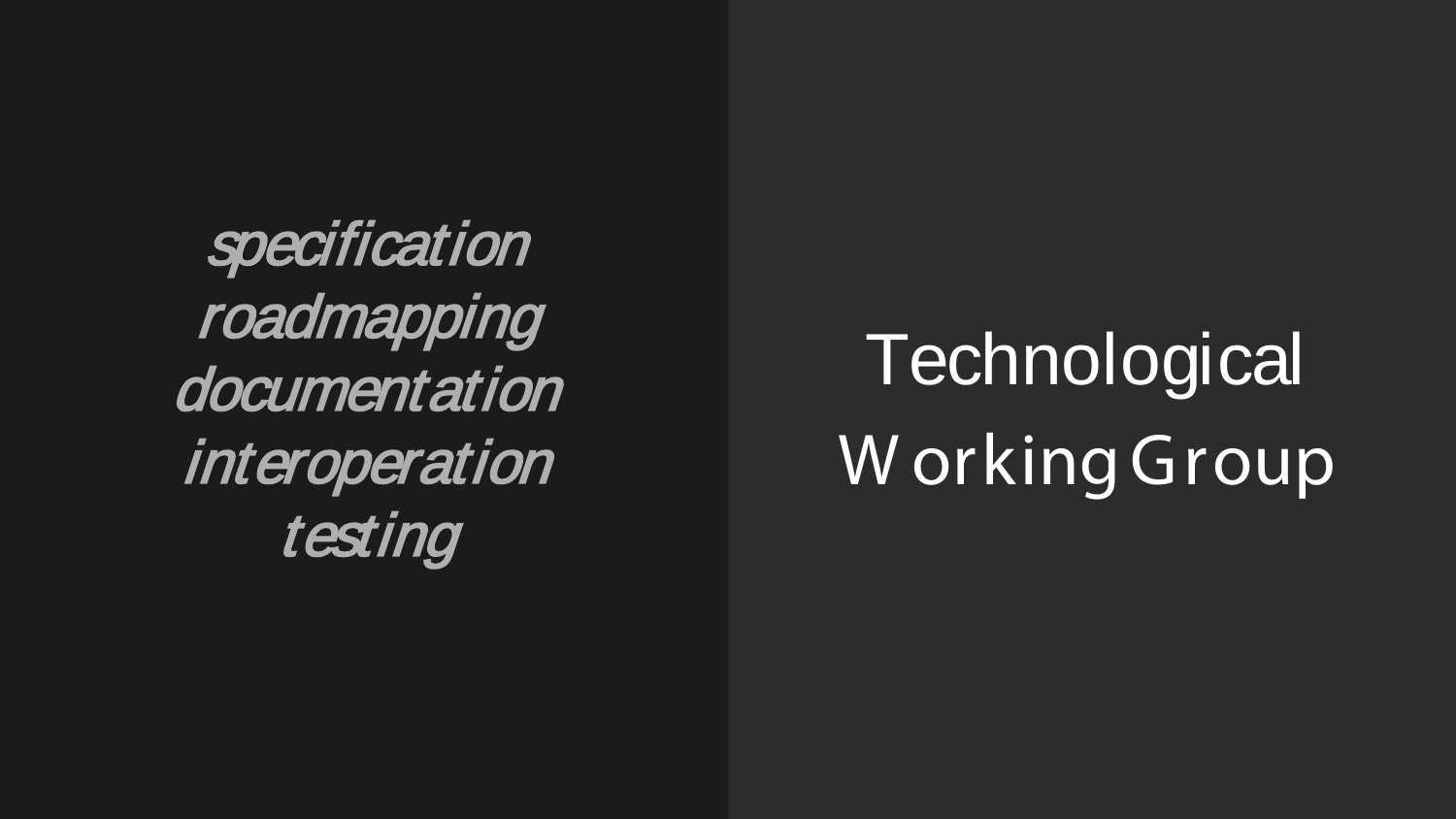stories branding messaging press kit website

## **Communication** W orking Group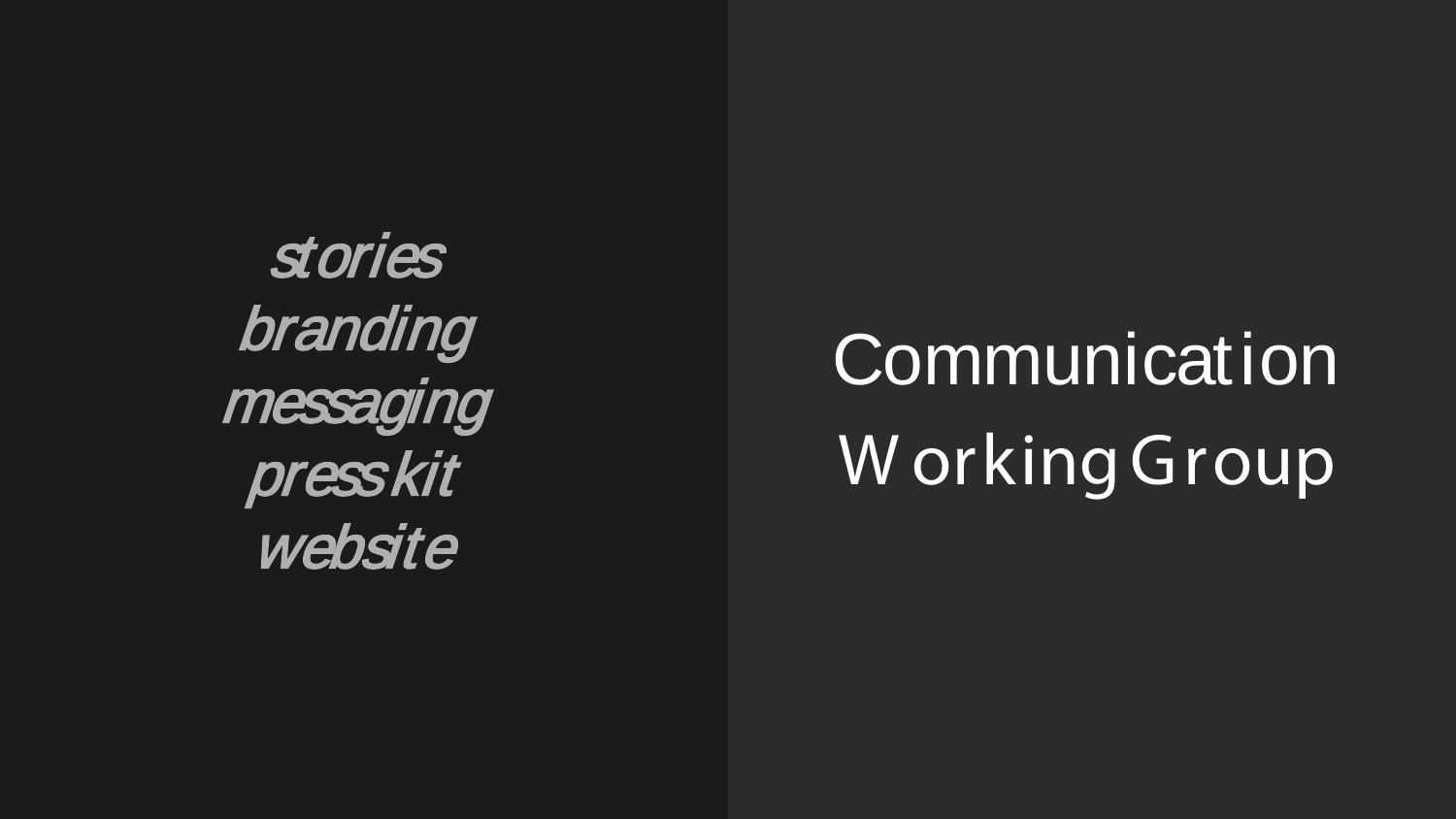partnerships procedures funding roles

#### **Governance**

### W orking Group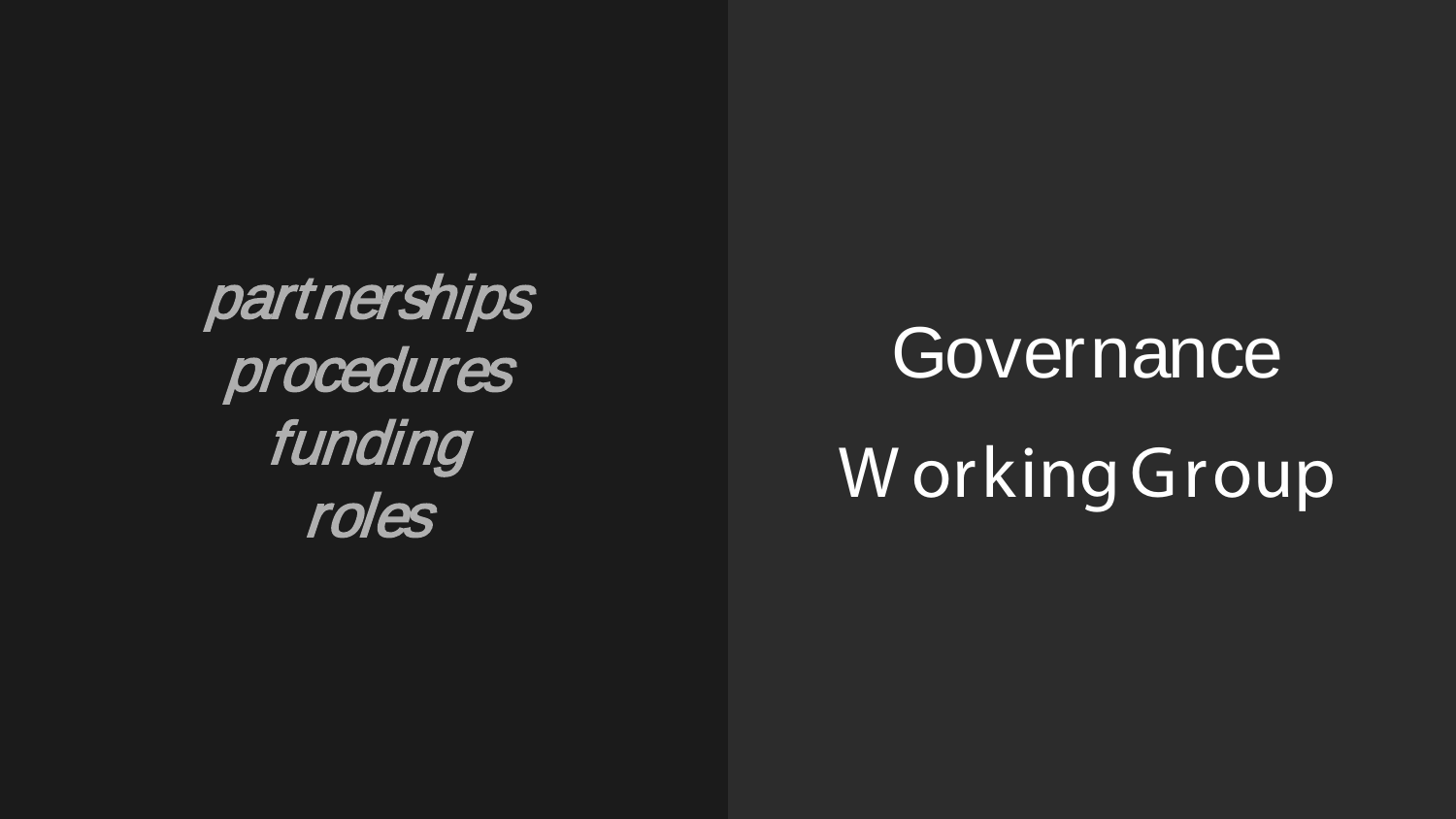### broadening participation fair use best practices scaling access

Affiliated Grant Projects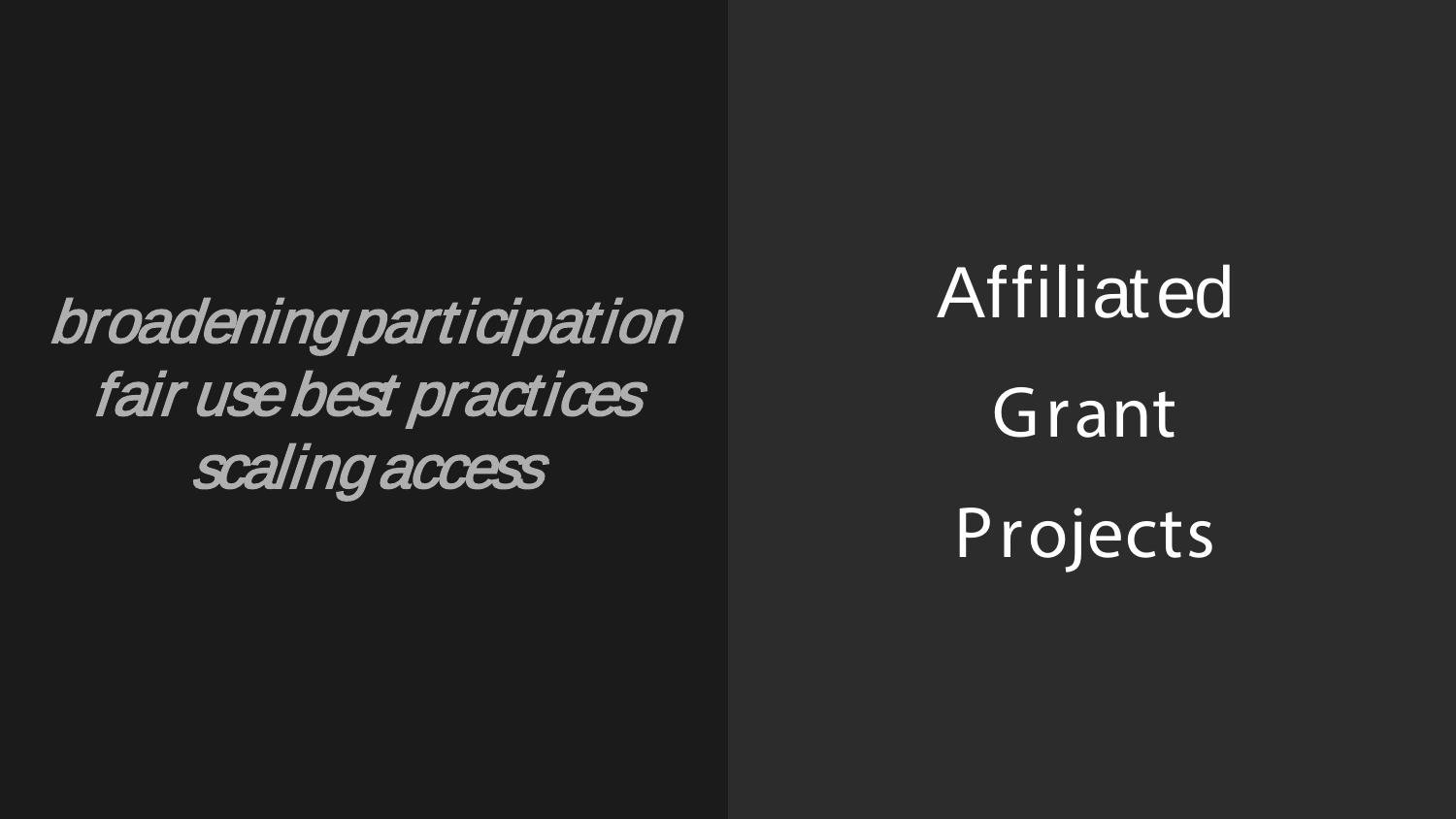|                           | Council on Library |                       |                    | University of North |                     |
|---------------------------|--------------------|-----------------------|--------------------|---------------------|---------------------|
| Association of            | and Information    | Library of Congress   | New York           | Carolina at         | University of       |
| <b>Research Libraries</b> | Resources          |                       | University         | Chapel Hill         | <b>North Dakota</b> |
|                           |                    |                       |                    |                     |                     |
| Cal Poly State            | Educopia           | Living Computer       | Software           | <b>UNESCO</b>       | University of       |
| University                | Institute          | $M$ useum + Labs      | Heritage           | <b>PERSIST</b>      | Toronto             |
|                           |                    |                       |                    |                     |                     |
|                           | Georgia            | Massachusetts         |                    |                     |                     |
| <b>Canadian Centre</b>    | Institute of       | Institute of          | Sasaki             | University of       | University of       |
| for Architecture          | Technology         | Technology            | Associates         | Arizona             | Virginia            |
|                           |                    |                       |                    |                     |                     |
|                           |                    |                       |                    | University of       |                     |
| Carnegie Mellon           | Guggenheim         | National Library of   | Stanford           | California,         | University of       |
| University                | <b>Museum</b>      | <b>Israel</b>         | University         | <b>Berkeley</b>     | Wisconsin           |
|                           |                    |                       |                    |                     |                     |
|                           |                    |                       |                    | University of       |                     |
| <b>Computer History</b>   | Harvard            | <b>New York</b>       | <b>Studio Gang</b> | California,         | Yale                |
| Museum                    | University         | <b>Public Library</b> | Architects         | San Diego           | University          |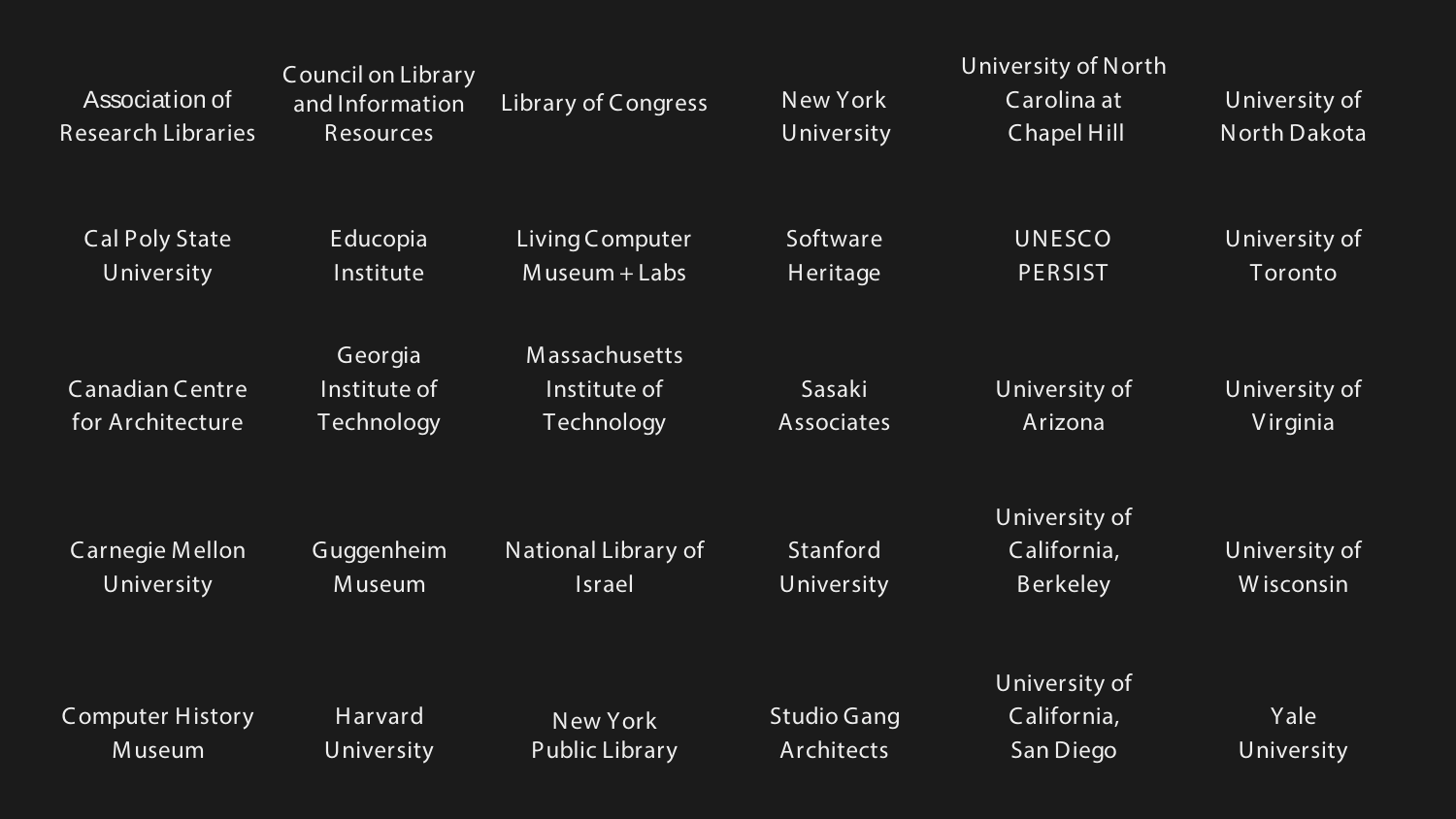Partner with the Software Preservation Network. Let's Save Software Together.